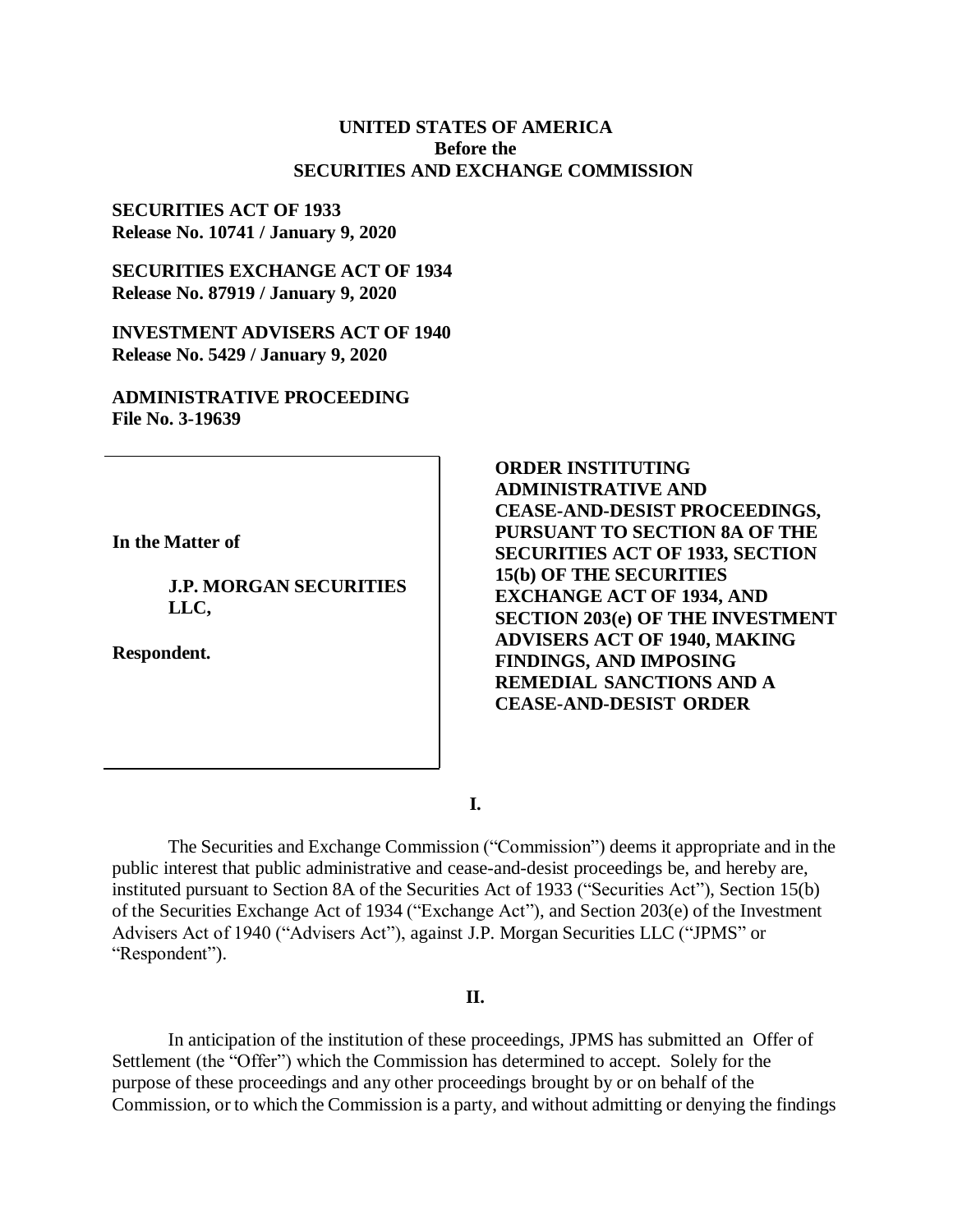herein, except as to the Commission's jurisdiction over it and the subject matter of these proceedings, which are admitted, JPMS consents to the entry of this Order Instituting Administrative and Cease-and-Desist Proceedings Pursuant to Section 8A of the Securities Act of 1933, Section 15(b) of the Securities Exchange Act of 1934, and Section 203(e) of the Investment Advisers Act of 1940, Making Findings, and Imposing Remedial Sanctions and a Cease-and-Desist Order ("Order"), as set forth below.

#### **III.**

On the basis of this Order and Respondent's Offer, the Commission finds that:

#### **Summary**

1. From at least January 2010 through December 2015 (the "Relevant Period"), JPMS disadvantaged certain retirement plan and charitable organization brokerage customers who maintained accounts at JPMS ("Eligible Customers")<sup>1</sup> by failing to ascertain that they were eligible for a less expensive share class, and recommending and selling them more expensive share classes in certain open-end registered investment companies ("mutual funds") when less expensive share classes were available. JPMS did so without disclosing that it would receive greater compensation from the Eligible Customers' purchases of the more expensive share classes. Eligible Customers did not have sufficient information to understand that JPMS had a conflict of interest resulting from compensation it received for selling the more expensive share classes. Specifically, JPMS recommended and sold these Eligible Customers Class A shares with an up-front sales charge, or Class B or Class C shares with a back-end contingent deferred sales charge ("CDSC") (a deferred sales charge the purchaser pays if the purchaser sells the shares during a specified time period following the purchase) and higher ongoing fees and expenses, when these Eligible Customers were eligible to purchase load-waived Class A shares. JPMS omitted material information concerning its compensation when it recommended the more expensive share classes. JPMS also did not disclose that the purchase of the more expensive share classes would negatively impact the overall return on the Eligible Customers' investments, in light of the different fee structures for the different fund share classes.

2. In making those recommendations of more expensive share classes while omitting material facts, JPMS violated Sections  $17(a)(2)$  and  $17(a)(3)$  of the Securities Act. These provisions prohibit, respectively, in the offer or sale of securities, obtaining money or property by means of an omission to state a material fact necessary to make statements made not misleading, and engaging in a course of business which operates as a fraud or deceit on the purchaser.

 $\overline{a}$ 

<sup>&</sup>lt;sup>1</sup> The term "Eligible Customers" may include, among other things, customers that held the following type of retirement accounts: 401(k) plans, profit-sharing plans, defined benefit plans, and certain employer-sponsored IRA accounts. Eligible Customers also include accounts held by tax-exempt, non-profit organizations.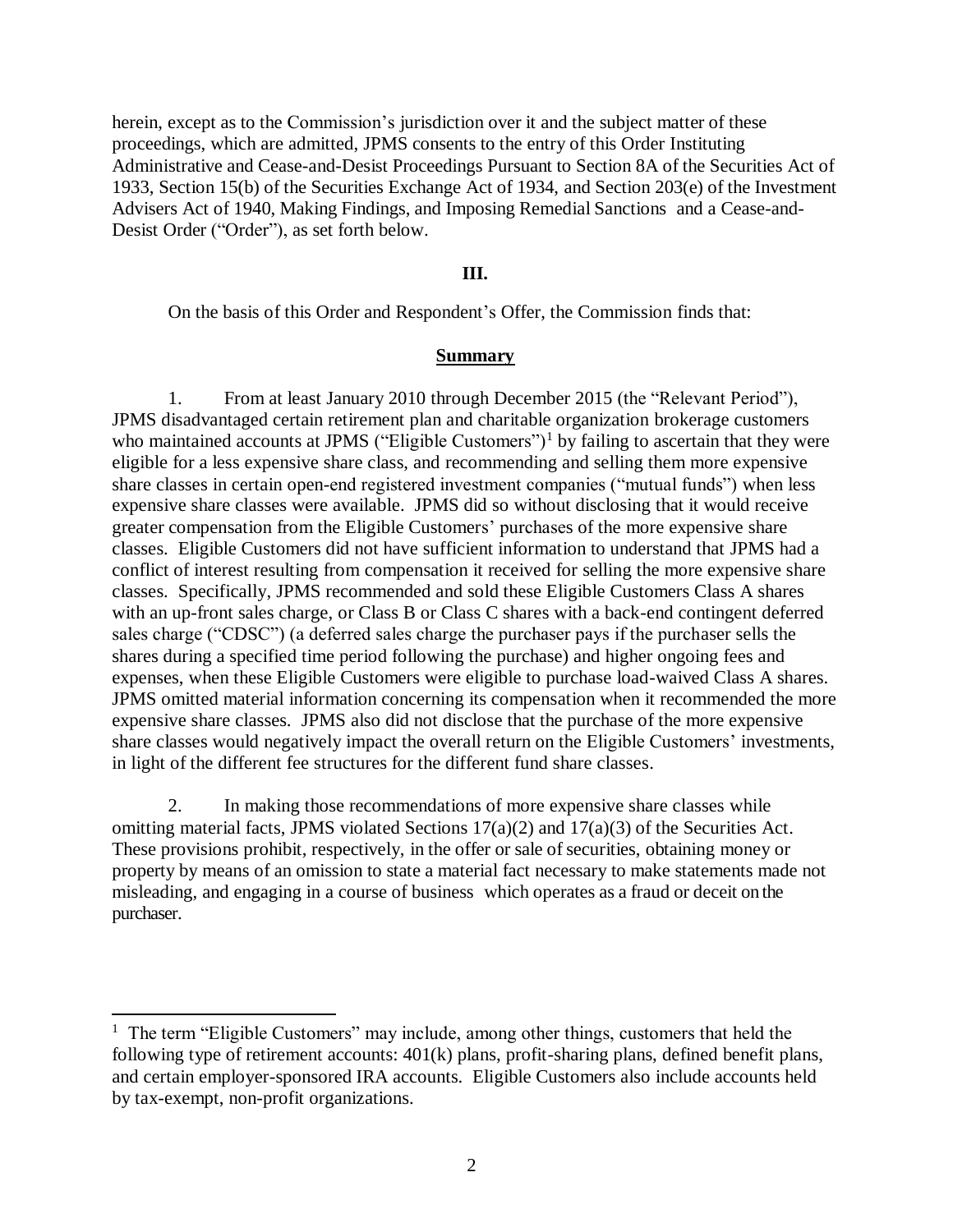# **Respondent**

3. **J.P. Morgan Securities LLC**, a Delaware limited liability company headquartered in New York, New York, is registered with the Commission as a broker-dealer and an investment adviser. JPMS is a wholly-owned subsidiary of JPMorgan Chase & Co., a global financial services firm incorporated in Delaware and headquartered in New York, New York.

# **Background**

4. Mutual funds often offer different fund share classes that each represent a common interest in an investment portfolio, but differ in the amount and types of sales charges and fees a fund investor may incur. For funds that have sales charges or sales "loads," the timing and amount of sales loads typically vary between share classes. These sales charges are normally assessed as a percentage of an investor's investment. For example, Class A shares often are subject to an up-front sales charge in addition to ongoing marketing and distribution fees, known as Rule 12b-1 fees. Class B and Class C shares often do not have an up-front sales charge, but have higher Rule 12b-1 fees.

5. Many mutual funds provide sales-load waivers for Class A shares to qualified retirement and charitable accounts. Such waivers are important to investors because they allow investors to buy shares at the fund's current net asset value. Eligibility requirements for loadwaived Class A shares vary from fund to fund, and are disclosed in the prospectus and statement of additional information for each relevant fund.

6. The sales charges and fees associated with different share classes affect mutual fund shareholders' returns. A mutual fund investor eligible for a sales charge waiver in Class A shares will likely obtain a higher return by investing in Class A shares than incurring the ongoing sales-related costs associated with Class B and Class C shares in the same fund.

7. Sales charges and fees associated with different share classes also affect a brokerdealer's revenue earned from selling mutual fund shares. Broker-dealers typically receive all or a portion of the sales charges and Rule 12b-1 fees charged to their customers. For example, broker-dealers generally receive higher ongoing fees when their customers hold Class B and Class C shares as compared to Class A shares. Broker-dealers therefore may earn more compensation when recommending a share class to customers if the customer's purchase of that share class will increase a broker-dealer's revenue when compared to another share class in the same fund that the broker-dealer could recommend to the customer.

# **JPMS Omitted Material Facts When Recommending Class A, Class B, and Class C Mutual Fund Shares to Eligible Customers**

8. During the Relevant Period, JPMS did not have adequate systems and controls in place to determine whether Eligible Customers were eligible to purchase load-waived Class A shares. As a result, JPMS failed to provide available sales charge waivers in at least 58,000 transactions involving approximately 16,734 Eligible Customer accounts. These were transactions in which Eligible Customers could have purchased load-waived Class A shares, but JPMS recommended and sold them Class A shares with an up-front sales charge or Class B or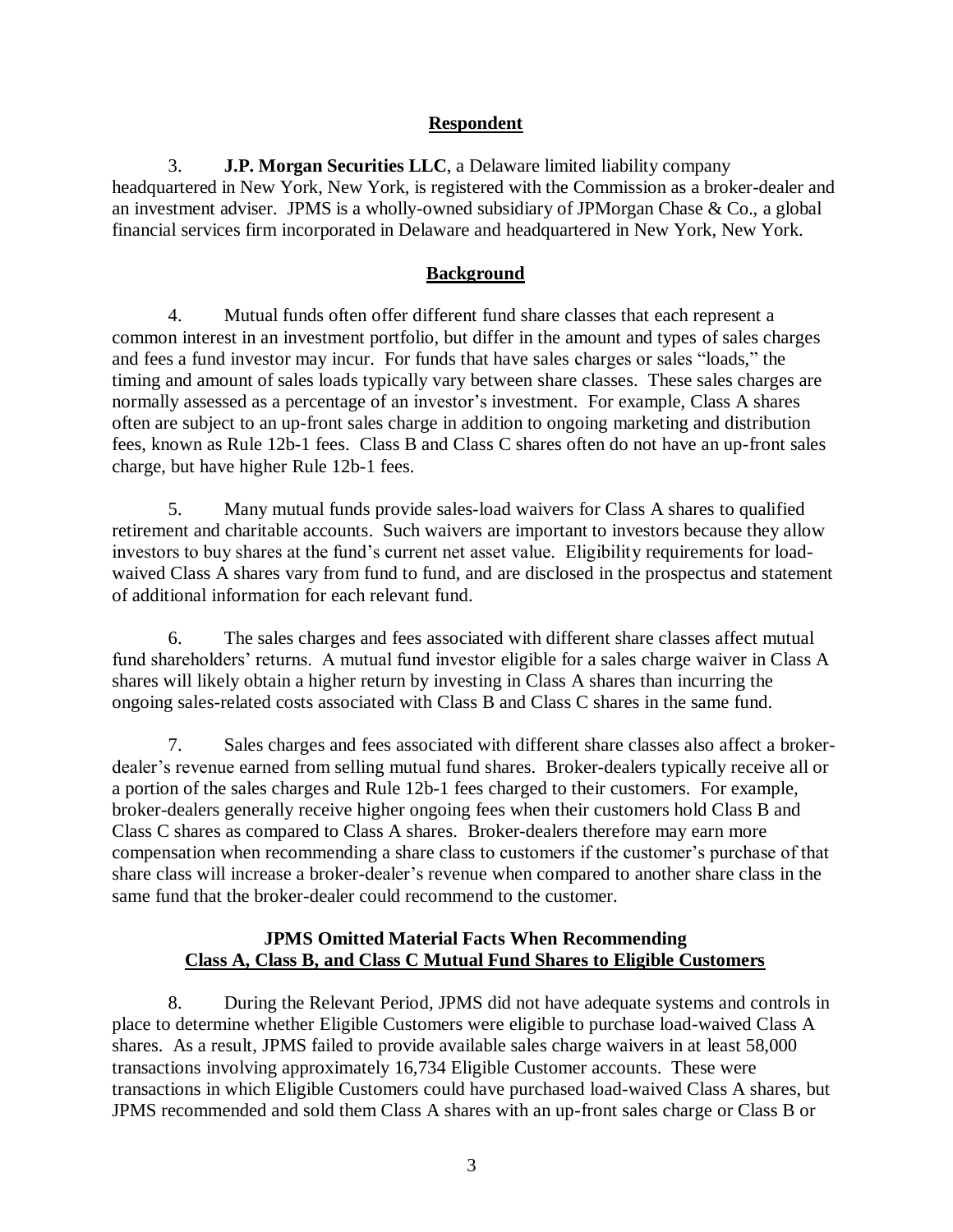Class C shares with a CDSC and higher ongoing fees and expenses than the load-waived Class A shares. In connection with all of these recommendations, JPMS omitted to state to Eligible Customers that it would earn more revenue from customer purchases of Class A shares with an up-front sales charge or Class B or Class C shares with a CDSC and higher ongoing expenses as compared to load-waived Class A shares for which the customers were eligible. JPMS omitted material information concerning its compensation when it recommended the more expensive share classes. JPMS also omitted to state to the Eligible Customers that their purchases of the more expensive shares would negatively impact the customers' overall investment returns. In the context of multiple-share-class mutual funds, in which the only reason for the differences in rate of return among classes is the cost structure of the different classes, information about this cost structure would accordingly be important to a reasonable investor.

## **JPMS's Remedial Efforts**

9. In determining to accept the Offer, the Commission considered remedial acts promptly undertaken by JPMS and cooperation afforded the Commission staff, including that JPMS voluntarily identified and converted Eligible Customers into a lower-priced share class, and repaid Eligible Customers, including through reimbursement of transactions outside the Relevant Period.

10. JPMS voluntarily identified the Eligible Customers who purchased more expensive shares than those shares for which they were eligible, and has completed full remediation for those customers JPMS could locate and/or contact using reasonable efforts. JPMS identified approximately 16,734 Eligible Customers that paid a total of \$16,283,277 in upfront sales charges, CDSCs, and higher ongoing fees and expenses from purchases of mutual fund share classes for which they did not receive an applicable sales charge waiver or did not otherwise receive the most cost-effective share class for which they were eligible that was available on JPMS's platform. JPMS has issued payments (including interest) to approximately 16,335 accounts, representing approximately 98% of Eligible Customers, by crediting the accounts of current customers and mailing reimbursement checks or otherwise directing payments as instructed by former customers. 2 JPMS's reimbursement payments include a total of \$7,296,085 relating to transactions during the applicable statutory limitations period,<sup>3</sup> and a total of \$8,736,110 before that period. JPMS also has converted all Eligible Customers holding Class B and Class C shares to Class A shares with the lowest expenses for which they are eligible, at no cost to the customers.

 $\overline{a}$ 

<sup>2</sup> Despite reasonable efforts, JPMS is unable to locate and/or contact 399 former JPMS account holders, representing \$251,083 in remediation proceeds.

<sup>&</sup>lt;sup>3</sup> The applicable limitations period under 28 U.S.C. § 2462 in this matter runs from June 2012 forward.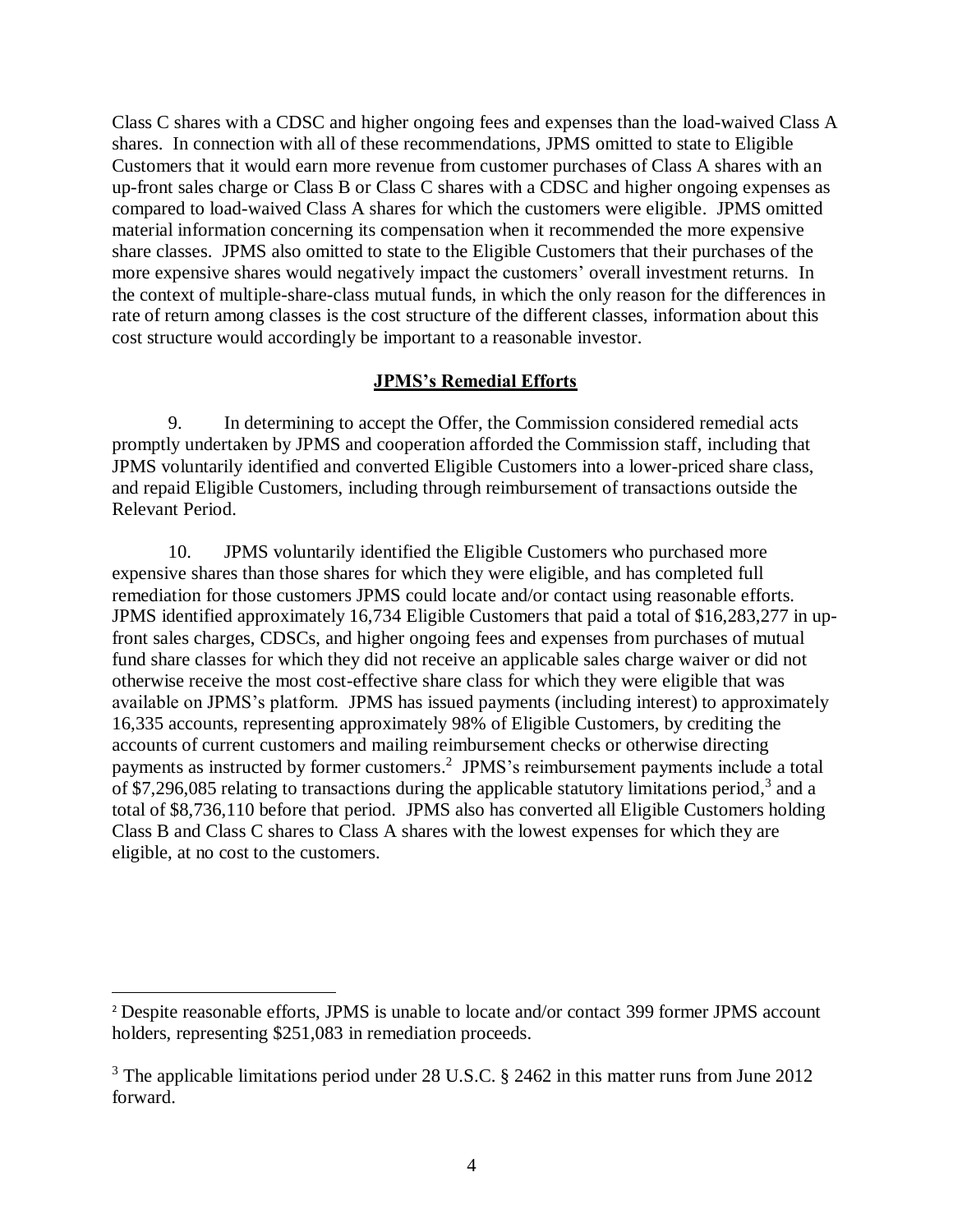#### **Violations**

11. As a result of the conduct described above, JPMS willfully violated Sections  $17(a)(2)$  and  $17(a)(3)$  of the Securities Act, which prohibit any person, in the offer or sale of securities, from obtaining money or property by means of any untrue statement of material fact or any omission to state a material fact necessary in order to make statements made not misleading, and from engaging in any transaction, practice, or course of business which operates or would operate as a fraud or deceit upon the purchaser, respectively.<sup>4</sup> Negligence is sufficient to establish violations of Sections 17(a)(2) and (3) of the Securities Act. *See Aaron v. SEC*, 446 U.S. 680, 696-97 (1980). JPMS omitted to state to Eligible Customers that JPMS would earn greater compensation in recommending Class A shares with an up-front sales charge, or Class B or Class C shares with a CDSC and higher ongoing fees and expenses, because these share classes would generate additional revenue for JPMS compared to other less expensive share classes available to Eligible Customers. Thus, Eligible Customers did not have sufficient information to understand that JPMS had a conflict of interest resulting from sales of the more expensive share classes. JPMS also omitted to state to the Eligible Customers that the purchase of these more expensive shares would negatively impact the customers' overall investment returns, in light of the different fee structures for the different fund share classes. As a result, Eligible Customers incurred up-front sales charges, CDSCs, and higher ongoing fees and expenses, and JPMS received additional revenue.

## **IV.**

In view of the foregoing, the Commission deems it appropriate and in the public interest to impose the sanctions agreed to in Respondent's Offer.

Accordingly, pursuant to Section 8A of the Securities Act, Section 15(b)(4) of the Exchange Act, and Section 203(e) of the Advisers Act, it is hereby ORDERED that:

A. Respondent JPMS cease and desist from committing or causing any violations and any future violations of Sections  $17(a)(2)$  and  $17(a)(3)$  of the Securities Act.

B. Respondent JPMS is censured.

 $\overline{a}$ 

C. Respondent shall, within 30 days of the entry of this Order, pay disgorgement of

<sup>&</sup>lt;sup>4</sup> "Willfully," for purposes of imposing relief under Section 15(b) of the Securities Act and Section 203(e) of the Advisers Act, "means no more than that the person charged with the duty knows what he is doing.'" *Wonsover v. SEC*, 205 F.3d 408, 414 (D.C. Cir. 2000) (quoting *Hughes v. SEC*, 174 F.2d 969, 977 (D.C. Cir. 1949)). There is no requirement that the actor "also be aware that he is violating one of the Rules or Acts." *Tager v. SEC*, 344 F.2d 5, 8 (2d Cir. 1965). The decision in *The Robare Group, Ltd. v. SEC*, which construed the term "willfully" for purposes of a differently structured statutory provision, does not alter that standard. 922 F.3d 468, 478-79 (D.C. Cir. 2019) (setting forth the showing required to establish that a person has "willfully omit[ed]" material information from a required disclosure in violation of Section 207 of the Advisers Act).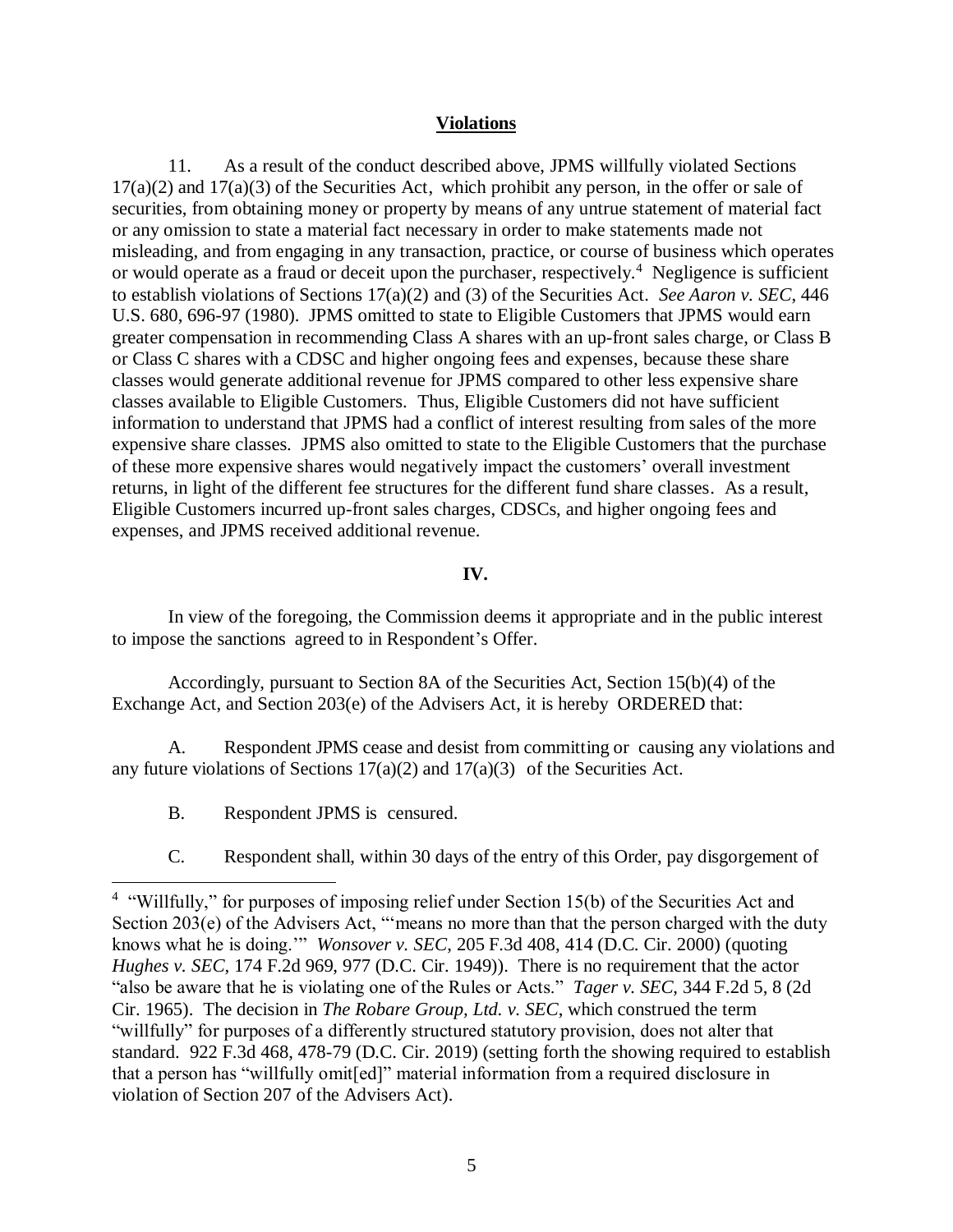\$251,083, prejudgment interest of \$71,355, and civil penalties of \$1,500,000 to the Securities and Exchange Commission. The Commission may distribute civil money penalties collected in this proceeding if, in its discretion, the Commission orders the establishment of a Fair Fund pursuant to 15 U.S.C. § 7246, Section 308(a) of the Sarbanes-Oxley Act of 2002. The Commission will hold funds paid pursuant to this paragraph in an account at the United States Treasury pending a decision whether the Commission, in its discretion, will seek to distribute funds or, subject to Exchange Act Section  $21F(g)(3)$ , transfer them to the general fund of the United States Treasury. If timely payment is not made, additional interest shall accrue pursuant to SEC Rule of Practice 600 and 31 U.S.C. §3717. Payment must be made in one of the following ways:

- (1) Respondent JPMS may transmit payment electronically to the Commission, which will provide detailed ACH transfer/Fedwire instructions upon request;
- (2) Respondent JPMS may make direct payment from a bank account via Pay.gov through the SEC website at [http://www.sec.gov/about/offices/ofm.htm;](http://www.sec.gov/about/offices/ofm.htm%3B) or
- (3) Respondent JPMS may pay by certified check, bank cashier's check, or United States postal money order, made payable to the Securities and Exchange Commission and hand-delivered or mailed to:

Enterprise Services Center Accounts Receivable Branch HQ Bldg., Room 181, AMZ-341 6500 South MacArthur Boulevard Oklahoma City, OK 73169

Payments by check or money order must be accompanied by a cover letter identifying J.P. Morgan Securities LLC as a Respondent in these proceedings, and the file number of these proceedings. A copy of the cover letter and check or money order must be simultaneously sent to C. Dabney O'Riordan, Co-Chief, Asset Management Unit, Securities and Exchange Commission, Los Angeles Regional Office, 444 South Flower Street, Suite 900, Los Angeles, CA 90071, or such other person or address as the Commission staff may provide.

D. Amounts ordered to be paid as civil money penalties pursuant to this Order shall be treated as penalties paid to the government for all purposes, including all tax purposes. To preserve the deterrent effect of the civil penalty, Respondent agrees that in any Related Investor Action, it shall not argue that it is entitled to, nor shall it benefit by, offset or reduction of any award of compensatory damages by the amount of any part of Respondent's payment of a civil penalty in this action ("Penalty Offset"). If the court in any Related Investor Action grants such a Penalty Offset, Respondent agrees that it shall, within 30 days after entry of a final order